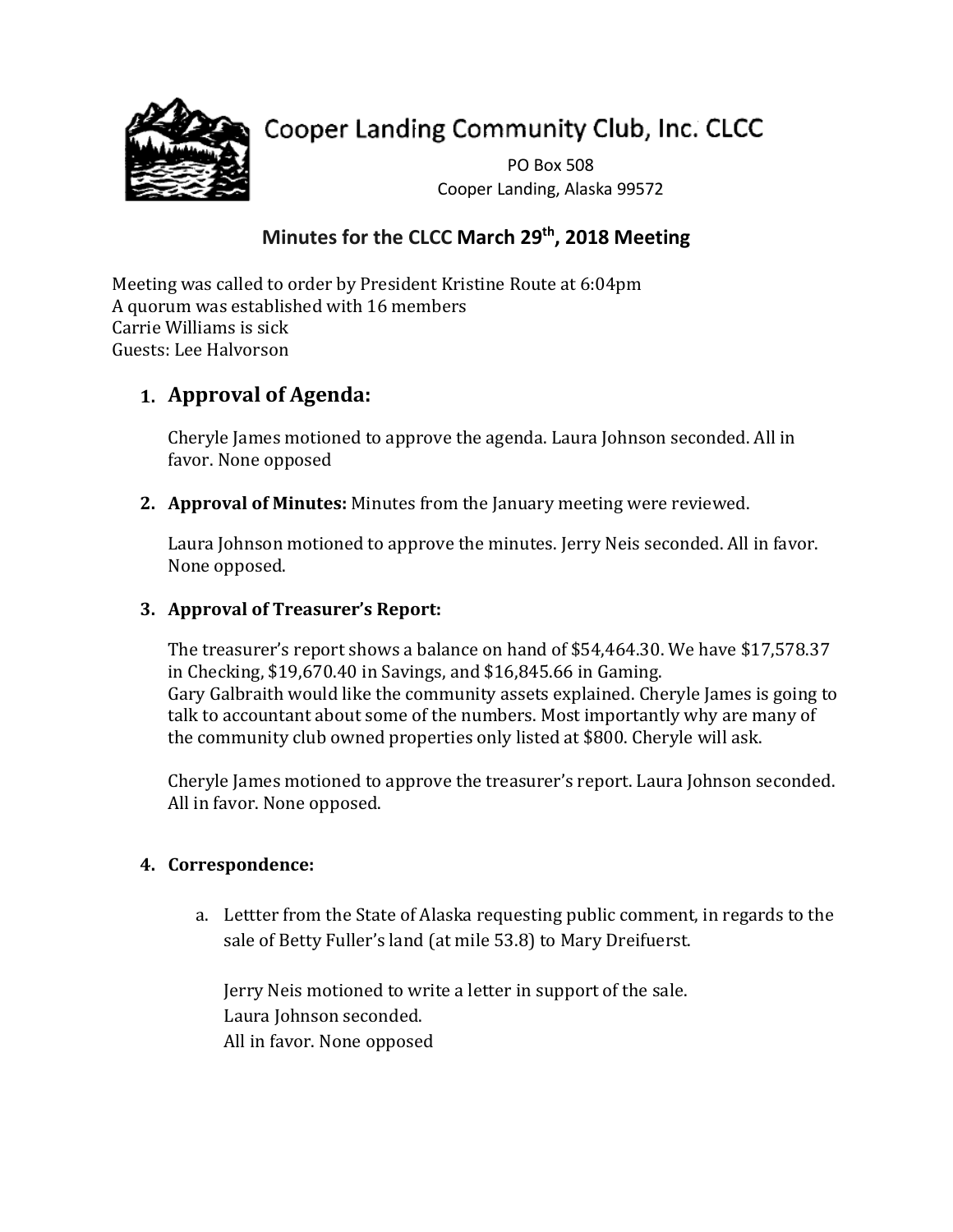- b. Letter from the Kenai Chamber of Commerce and Visitor Center regarding the Women in Business Summit held at the Kenai Visitor and Cultural Center. It is from 8:30- 5:00 on April 27th.
- c. Letter from Vertical Bridge Holdings LLC stating that they are now Vertical Bridge S3 Assets LLC after a corporate restructuring.
- d. Atlas Tower contacted the community club about putting a cell tower on the gun club property. Cheryle told them there was already a tower there. They are no longer interested.

#### **5. Committee Reports:**

- a. Youth Group- Kristine (Krissy) Route.
	- 1. Kristine is a member of the National Association of Interpretation and is approved for a grant to go to a workshop in Anchorage in April.
	- 2. Geocache Tour. Kristine contacted coordinator of geocaching tour program. (Geocaching is where boxes are hidden containing small items, a notebook, trinkets, etc. People use GPS to find these boxes and they often write their name in a book saying they found it. A person can post that they hid or found a cache online where there are maps of the caches They often will take an item and leave an item (things like stickers, flashlights, etc.). There is a company that can help a town set up their own tour (there are currently none in Alaska). The town would be responsible for the caches. The company provides a brochure/ map/ checklist about the caches that also may have advertising on them. They also list the tour on their geocaching website. It can be linked with business that you can visit as well to get a point. There are prizes for people finishing the tour (getting all the points). Their cost is \$2,500 a year.

Some geocaching stats from geocaching.com: Over 15 million people play 83 billion caches have been found 43% are traveling 155 miles to find these geocaches Most people are 35 and up 70% have kids.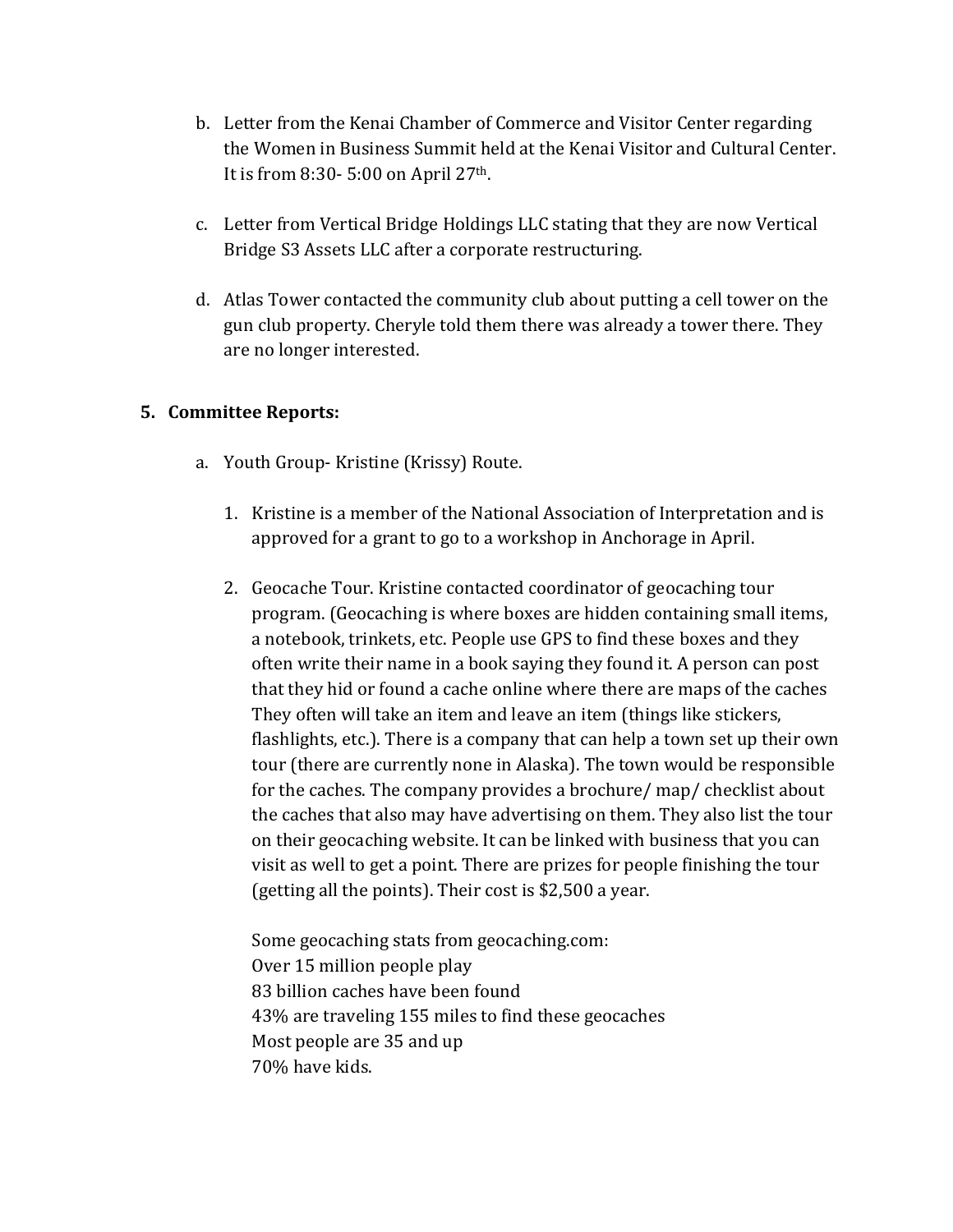Other comments: Kristine said that 315 people have found the cache on the overlook. Laura Johnson stated that she uses geocaches to get Olive to hike further. Janette Cadieux states that they started on mountain tops and have moved to more accessible places thus providing geocaches for a wide range of abilities.

Jerry Neis asked if it would be feasible to get it done by June. Answer: maybe a small one

Shirley Wilmoth likes the idea of the passport to bring people in. Gary Galbraith is concerned about the relationship between geocaching and the community club. Answer: Kristine will present to Chamber of Commerce when they have their meeting

Cheryle James motions to allow youth group to put a geocache on community club property (not on river). Shirley Wilmoth seconds All is favor. None opposed. Phil Weber wants to go on record stating that he is not comfortable with \$2,500 being spent on the geocaching tour.

- b. Cooper Landing Walkable Community Project- Janette Cadieux
	- 1. Snug Harbor Trial-The bench by Cheryle 's house will be put in this summer. The project is complete except for drainage and slope issues that the contractor needs to correct.
	- 2. Bypass
		- a. DOT meeting- Janette got letter as Advisory Planning Commission chair from Air B&B owners along the Safety Path. The letter stated their concern for the future of the Safety Path with the future bypass project as their guests use the Safety Path to get to Wildman's for showers and to Sunrise for dinners. The family uses it to access Quartz Creek campground and beach, Post Office, etc.
		- b. Please, when you submit comments to DOT regarding the Bypass, show your support for the Safety Path so that they understand how important it is to our community.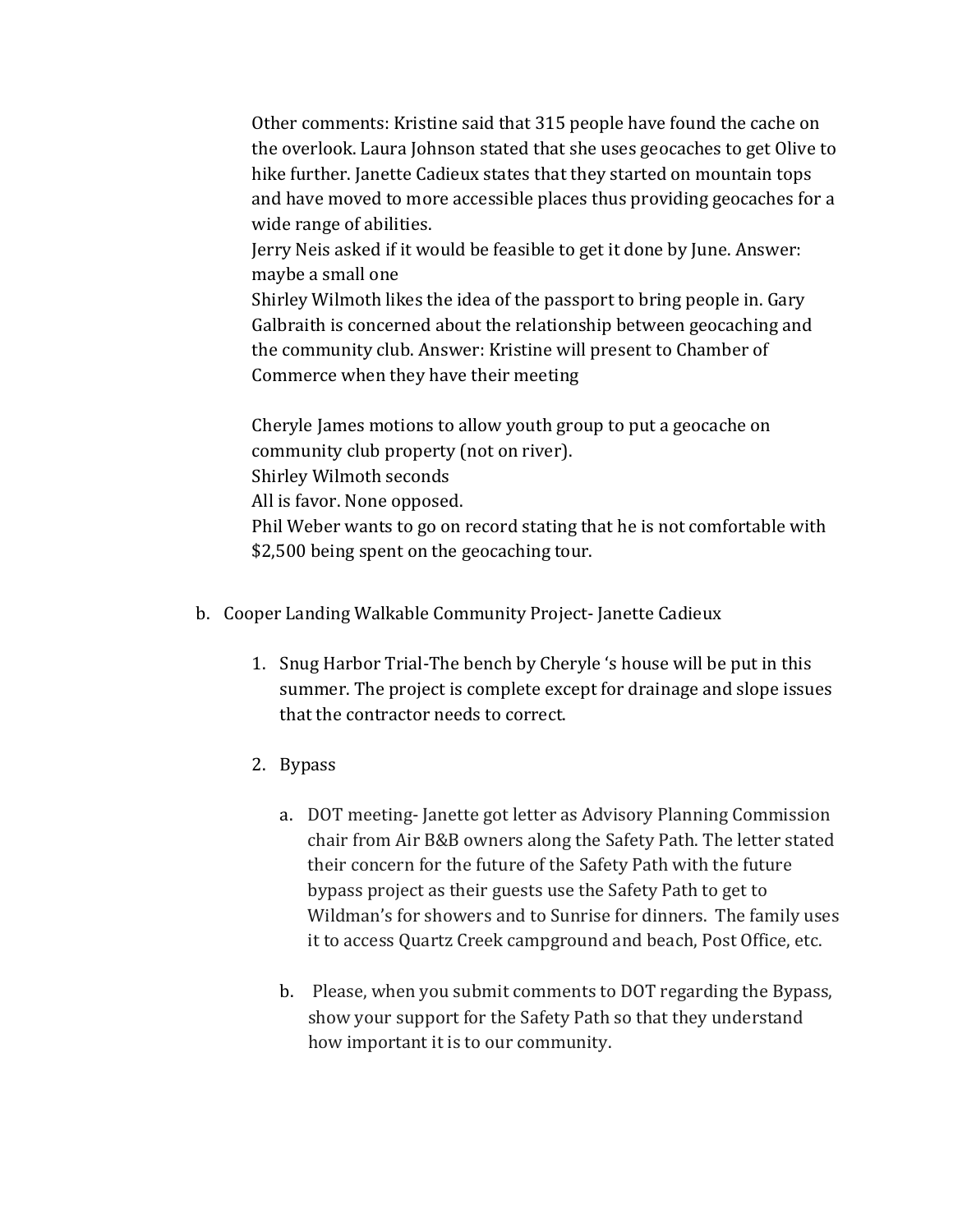- c. Janette spoke with Jim McPherson about concerns that the Bypass will cross the Safety Path where it splits from the existing roadway. He said that the Safety Path could possibly be moved to the old road bed from mile 45-46 and then have a crossing over the old road as opposed to the crossing being over the new Bypass. That is not an official commitment but something that can be discussed as they reconsider the Safety Path. They had not considered the Safety Path up to this point.
- d. It was suggested that work should be done on the existing road to make it safer as trucks will still be traveling on it. We are hopeful that the Walkable Project could be built if this were the case but J. McPherson indicated that the Walkable Project will not be built as a part of the Bypass project. Should our community accept this answer? Our recent past Borough Mayor thought the Walkable Project should be built as mitigation for the Bypass. It is not known whether or not the current Mayor supports this as well.
- e. Even though it is outside of the affected area, the Forest Service recommended a Snow River pedestrian bridge as mitigation for the MP 45-60 project instead of supporting a walkable path in Cooper Landing connecting USFS trails to trails and campgrounds to campgrounds. The bypass section will have 8-foot shoulders in lieu of a separated bike/ped path.
- c. Gun Club- Laura James and Chris Degernes.
	- 1. The 66.5 acres of land for the gun club move was acquired via a 20-year lease.
	- 2. You can support this move by going to the Friends of NRA banquet at Summit Lake Lodge, May 5 at 5:30 pm (Laura has tickets) or by donating directly to the gun club.
	- 3. Old range will remain open while move is happening.
- **6. Presentations:** None
- **7. Old Business:**